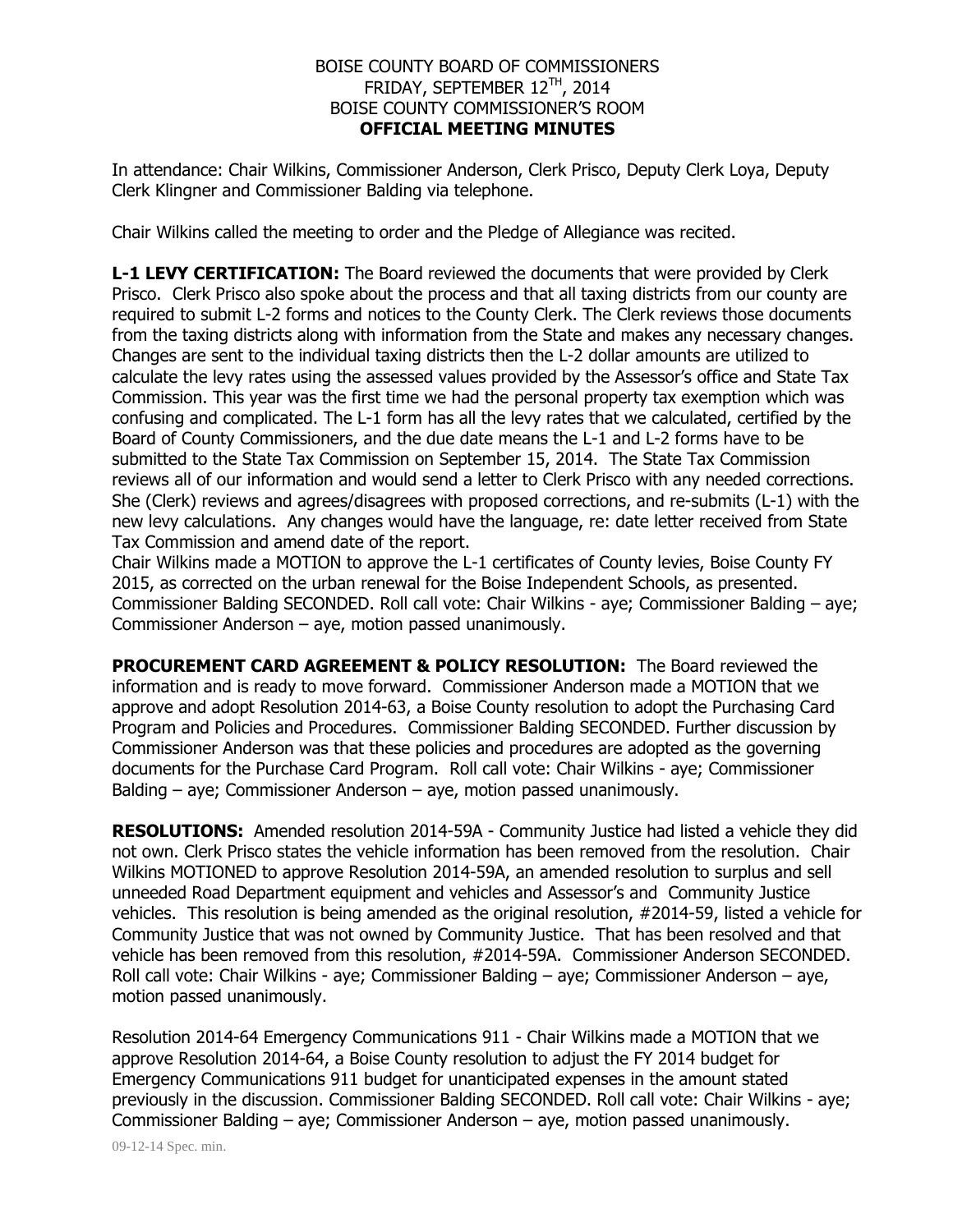Resolution 2014-65 FY 2014 District Court fund/Jury Commission Department - Chair Wilkins made a MOTION to approve resolution 2014-65, a Boise County resolution to adjust the FY 2014 Court fund, Jury Commission budget for unanticipated expenses. This was tabled from a previous meeting. This resolution also recognizes the I.C. Section 31-1608. The annual budget procedure has been complied with in making this adjustment and the budget adjustment shall not result in increased property taxes. Revenue budget #06-00-0397-00 authorized fund transfer in the amount of \$3,500, expense budget #06-52-0434-02, Jury facility funds in the amount of \$300 for expenses, #06-52-0440-00 supplies in the amount of \$300 for expenses, fund #06-52-0449-00 for postage in the amount of \$400 for expenses and fund #06-52-0621-00 Jury juror fees in the amount of \$2,500 for total expenses of \$3,500. Commissioner Anderson SECONDED. All ayes, motion passed.

Resolution 2014-66 General Fund/Data Processing budget - Clerk Prisco stated that the Tech Committee failed to provide a budget appropriation for expenses in the budget, (\$4,300 negative on that account line item). As of September  $3^{rd}$ , \$1,400 negative is tied to the hours in excess of 525 contract hours, Clerk Prisco tried to increase it by an amount sufficient to cover funds through September 30<sup>th</sup>. Concerning the Computer Arts maintenance/software, Clerk Prisco added \$10,000 to cover what we will be charged for the hours of 525 hours, on our contract rate, and part of our underlying data for that account line item. Commissioner Anderson questioned, do we have a follow-up on the data processing adjustment that we did earlier that was incorrect? Clerk Prisco stated yes. Commissioner Anderson asked if we need to anything with Resolution 2014-47. Clerk Prisco states it was rescinded and in the motion with that, what we may need to do is correct the indexing system. Commissioner Anderson asked about the doubled travel time and expense, is it anywhere close to that for FY2015 budget? Clerk Prisco stated that the budget is done on the assumption and based on communications with CAI as of September  $11<sup>th</sup>$ . We will end up coming in below the \$4,000 and \$10,000 for those two line items. Clerk Prisco stated that she would rather be conservative, adjusting budget, not actual expenses. The fiber ring conversation was not addressed. Chair Wilkins made a motion to approve Resolution 2014-66; a Boise County resolution adjusting the FY 2014 Boise County General fund Data Processing Department budget for the following line items: 01-14-0430-16 cloud storage, with an increase of \$6,000, line item 01- 14-0493-00 description is time, travel and expense, the budgeted amount was \$6,500; increase in the amount of \$4,000, for a total amended budget of \$10,500, line item 01-14-0494-00 CAI maintenance software budgeted amount was \$90,000 increase of \$10,000 for an amended budget amount of \$100,000, line item 01-12-0559-02 description is Reserve, budget amount was \$63,409.78 with a decrease of \$20,000 for an amended amount of \$43,409.78. Commissioner Anderson SECONDED. Roll call vote: Chair Wilkins - aye; Commissioner Balding – aye; Commissioner Anderson – aye, motion passed unanimously.

Resolution 2014-67 Carryover 2015 budget - Chair Wilkins MOTIONED to approve Resolution 2014- 67; a Boise County resolution to carryover/appropriate fund balances into the FY 2015 budget, as read and presented. Commissioner Anderson asked for clarification, should that be appropriated fund balances on that title? Commissioner Balding SECONDED. Roll call vote: Chair Wilkins - aye; Commissioner Balding – aye; Commissioner Anderson – aye, motion passed unanimously.

**BUDGET - PAYROLL APPROVAL:** This was tabled until the September 23<sup>rd</sup> meeting.

**LETTER TO ATLANTA HIGHWAY DISTRICT:** - Prosecutor Gee presented an updated letter that includes last weeks' requested edits. Chair made a MOTION that we sign the letter to Mr. Alan Lake and the Atlanta Highway District as presented by the Prosecutor in regards to the Arrow Rock Road, Forest Service Road 268. Commissioner Balding requested that a copy be sent to the